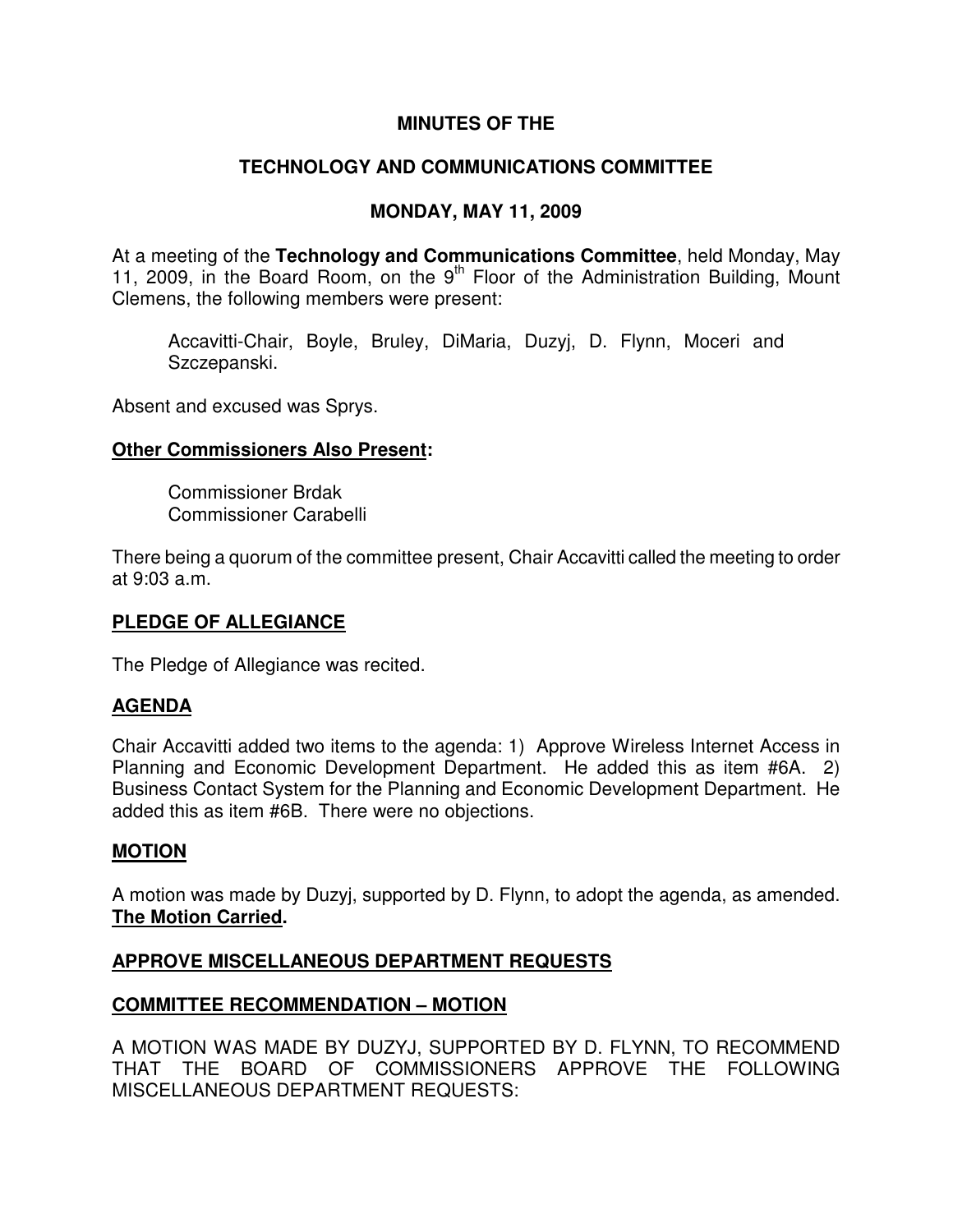ONE BLACKBERRY FOR THE PLANNING AND ECONOMIC DEVELOPMENT DEPARTMENT WITH A ONE-TIME COST NOT TO EXCEED \$100, AND THE ADDITIONAL MONTHLY CHARGE OF \$50 (\$600 ANNUALLY); FUNDING IS AVAILABLE IN THE PLANNING DEPARTMENT'S SBA INCUBATOR GRANT FUND; AND

ONE WIRELESS AIR CARD FOR VETERANS OUTREACH AND COUNSELING PROGRAM AT A ONE-TIME COST OF \$0.00 AND A MONTHLY RECURRING CHARGE OF \$42.99; FUNDING IS AVAILABLE IN THE VETERAN AFFAIRS FUND.

### **THE MOTION CARRIED.**

## **UPDATE CELL PHONE PURCHASE APPROVAL PROCESS**

Ms. Cyntia Zerkowski explained the proposed updated cell phone purchase approval process request.

The following commissioner spoke: Duzyj.

### **MOTION**

A motion was made by Szczepanski, supported by Bruley, to approve the change to the cell phone purchase approval process as outlined in attached correspondence from the Information Technology Director. **Forward to the Budget Committee. The Motion Carried.** 

## **APPROVE WIRELESS INTERNET ACCESS IN PLANNING AND ECONOMIC DEVELOPMENT DEPARTMENT**

Currently, there is no public Internet access on the  $7<sup>th</sup>$  Floor. This will allow business visitors and clients, equipped with a laptop device and a standard WI-FI card to access the Internet directly.

Ms. Zerkowski was present to answer questions.

The following commissioners spoke: Accavitti and Carabelli.

### **COMMITTEE RECOMMENDATION – MOTION**

A MOTION WAS MADE BY SZCZEPANSKI, SUPPORTED BY D. FLYNN, TO RECOMMEND THAT THE BOARD OF COMMISSIONERS APPROVE WIRELESS INTERNET ACCESS IN THE PLANNING AND ECONOMIC DEVELOPMENT OFFICES FOR CLIENT ACCESS AT A ONE-TIME COST OF \$1,324 FOR TWO WIRELESS ACCESS POINTS, FUNDING AVAILABLE IN IT CAPITAL, AND A MONTHLY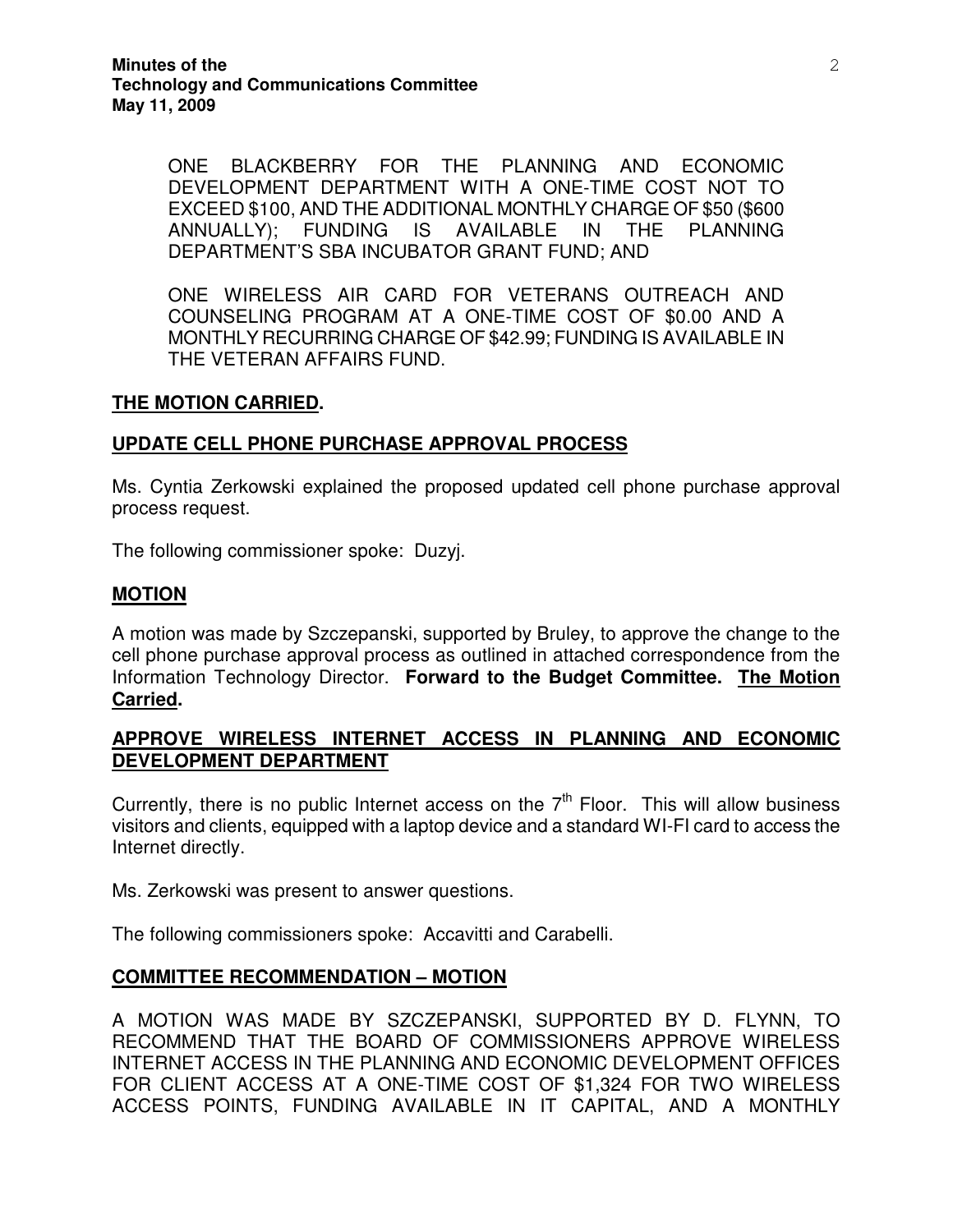RECURRING COST OF \$79.99; FUNDING AVAILABLE IN THE PLANNING AND ECONOMIC DEVELOPMENT BUDGET.

The following commissioners spoke: Szczepanski, Duzyj, Bruley and Accavitti.

A **friendly amendment** by Commissioner Bruley was accepted as follows: "TO INCREASE TO THREE (3) WIRELESS ACCESS POINTS AT A COST NOT TO EXCEED \$1,986.00."

Chair Accavitti called for a vote on the **motion, as amended,** and **THE MOTION CARRIED.**

The motion that was forwarded to the Full Board reads as follows:

### **COMMITTEE RECOMMENDATION – MOTION**

A MOTION WAS MADE BY SZCZEPANSKI, SUPPORTED BY D. FLYNN, TO RECOMMEND THAT THE BOARD OF COMMISSIONERS APPROVE WIRELESS INTERNET ACCESS IN THE PLANNING AND ECONOMIC DEVELOPMENT OFFICES FOR CLIENT ACCESS AT A COST NOT TO EXCEED \$1,986 FOR THREE WIRELESS ACCESS POINTS, FUNDING AVAILABLE IN IT CAPITAL, AND A MONTHLY RECURRING COST OF \$79.99; FUNDING AVAILABLE IN THE PLANNING AND ECONOMIC DEVELOPMENT BUDGET. **THE MOTION CARRIED.** 

# **BUSINESS CONTACT SYSTEM FOR THE PLANNING AND ECONOMIC DEVELOPMENT DEPARTMENT**

### **MOTION**

A motion was made by Bruley, supported by Duzyj, to approve the purchase of six wireless card/Blackberry devices at a one-time cost of \$300 and a monthly recurring cost of \$47.99 each; seven mobile devices at a cost not to exceed \$9,805.88; hardware, software, training and implementation of a Business Contact Information System at a one-time cost not to exceed \$20,000 and an annual recurring cost per seat not to exceed \$480 for up to 12 users for the Planning and Economic Development Department; funding available within IT Capital and Planning and Economic Development Aerial Photo Account; \$15,255.88 and \$14,850 respectively, and recurring costs available within the Planning and Economic Development Budget. **Forward to the Planning and Economic Development Committee for authorization.**

The following commissioner spoke: Szczepanski.

Ms. Zerkowski gave an overview of this request.

The following commissioners spoke: Szczepanski and Duzyj.